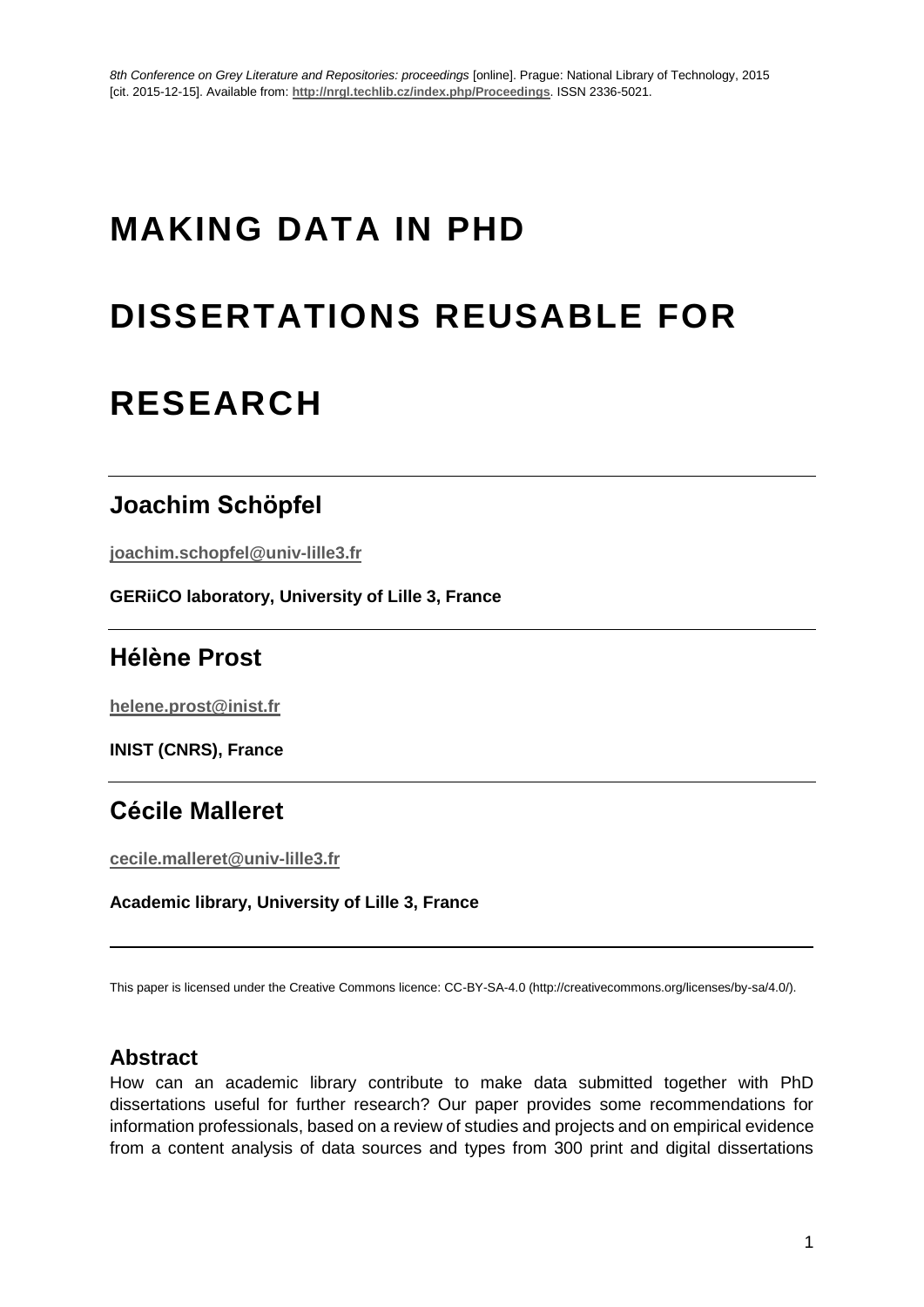in social sciences and humanities (1987-2013) and a survey on data management conducted with the scientists and PhD students of the University of Lille 3 in April and May 2015.

#### **Keywords**

PhD Dissertations, Research Data, Data Management, Open Access, Digital Humanities, Social Sciences and Humanities

#### **Dissertations and data**

Open access to PhD dissertations<sup>1</sup> is on the agenda of academic libraries. Today, the rapid development of data-driven research (e-Science) and the debate on open data and re-use of research results has led us to discover another challenge in the field of PhD dissertations, beyond the debate on open access and embargo, i.e. the existence of large amounts of data produced by the PhD candidate and partly submitted together with the text of the dissertation. How can these data be made available in the context of open access and open data policies, what are the potential barriers for dissemination and reuse, and how can academic libraries contribute to this challenge?

Research results produced by PhD students could contribute to data-intensive scientific discovery (Schöpfel et al. 2014). The PhD dissertations could become "windows for the scientist" not only to understand but also to reproduce and extend scientific results (Lynch 2009), in so far as they could integrate research data that could be enriched, updated, extracted, shared, aggregated and manipulated (McMahon 2010). They could become live documents. However, there are two barriers.

First, dissertations must be freely available in open access, deposited in institutional or other repositories and disseminated with sufficient user rights to allow reuse. So far, the reality is mitigated. On the one hand, more than half of all open repositories contain theses and dissertations and the technical and political environment globally supports open access to academic works. On the other hand, a significant portion of the digital dissertations are not online, not open, not freely available but embargoed or under restricted access (Schöpfel et al. 2015).

The second barrier is the fact that research data related to PhD dissertations are largely "dark data", i.e. "data that is not easily found by potential users (…), unpublished data (and) research findings and raw data that lie behind published works which are also difficult or impossible to access as time progresses" (Heidorn 2008, pp.281 and 285). They are, in other terms, "hidden treasures".

These data, defined as reusable research results, collected, observed, or created for purposes of analysis to produce original research results, are produced in a large variety of formats,

<sup>&</sup>lt;sup>1</sup> In the following we shall use the term "PhD dissertation" to designate the document submitted in support of candidature for the academic degree of doctorate, as synonym for "PhD or doctoral thesis".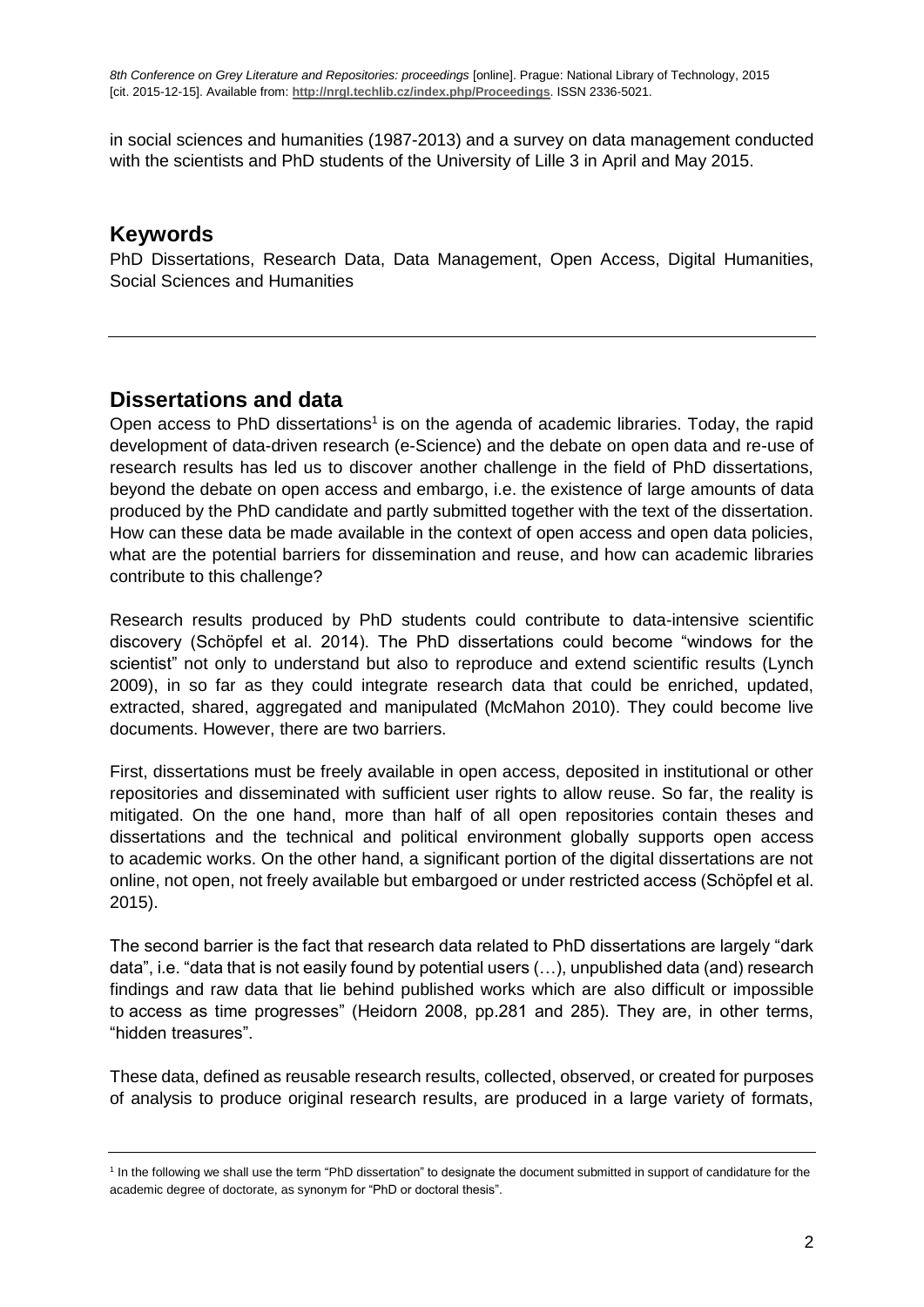sources and types. Research results may be presented as tables, graphs, etc. in the paper or as additional material (appendix). In the past, print theses and dissertations have regularly been submitted together with supplementary material and data, in various formats and on different supports (print appendices, punched cards, floppy disks, audiotapes, slides, CD-ROMs). In the new ETD infrastructures, such material can be processed together with the text files or as supplementary files in different formats, depending on disciplines, research fields and methods. But as the ETDplus project at the Educopia Institute at Atlanta, Georgia, states, these "complex digital objects (e.g., software, multimedia files, digital art, and other material that sometimes is integral to the thesis or dissertation itself…)" are often not collected or preserved<sup>2</sup>. Sometimes the data are available on a distant server. And too often the data are simply not available; or data, methodology, tools, primary sources are mingled, not or badly indexed, or not linked with the text.

Description and preservation of digital objects are part of the work of traditional academic libraries. For this reason, they generally consider research data curation and management as a new challenge, a kind of new frontier for the development of their campus services, either on a local level or as part of a scientific network (CLIR 2013). For the same reason, we started to work on the topic from 2013 on. Empirical results and recommendations are based on our research at the University of Lille 3, a large social sciences and humanities campus in the Northern part of France, with 19,000 students and nearly 500 PhD candidates in three graduate schools and 55 doctoral degrees. The project is going on.

#### **Sources and types of data**

In order to find out more about the data deposited by PhD students, we conducted a survey on 283 dissertations from 1987 to 2013 from the University of Lille 3, covering nearly the whole range of all disciplines on the campus<sup>3</sup> and representing about 30% of all dissertations of that period. 88 were digital (31%) and 195 print dissertations (69%). 188 dissertations contain one or more appendices, i.e. documents attached to the end of a dissertation, with some kind of research data  $(66%)^4$ . The length of these appendices varies widely, from 5 to 829 pages, with a median of 81 pages, and totalling more than 25,000 pages. All disciplines have appendices with data but some disciplines such as History of Art, Education, Archaeology and Egyptology, "produce" rather large appendices, while others, like Psychology or Philosophy, often contain shorter appendices (Figure 1).

<sup>2</sup> **<http://educopia.org/research/grants/etdplus>**

<sup>&</sup>lt;sup>3</sup> In our sample, History, Psychology, Philosophy, Foreign Languages and Literature (English and American, Spanish, Slavonic, Hebrew…), Information and Communication Sciences (including Library Sciences), History of Art, Linguistics, Archaeology and Egyptology were the most represented disciplines.

<sup>4</sup> NB: some pages contain empty questionnaires or survey forms, experimental procedures, bibliographies etc. which cannot be considered as data.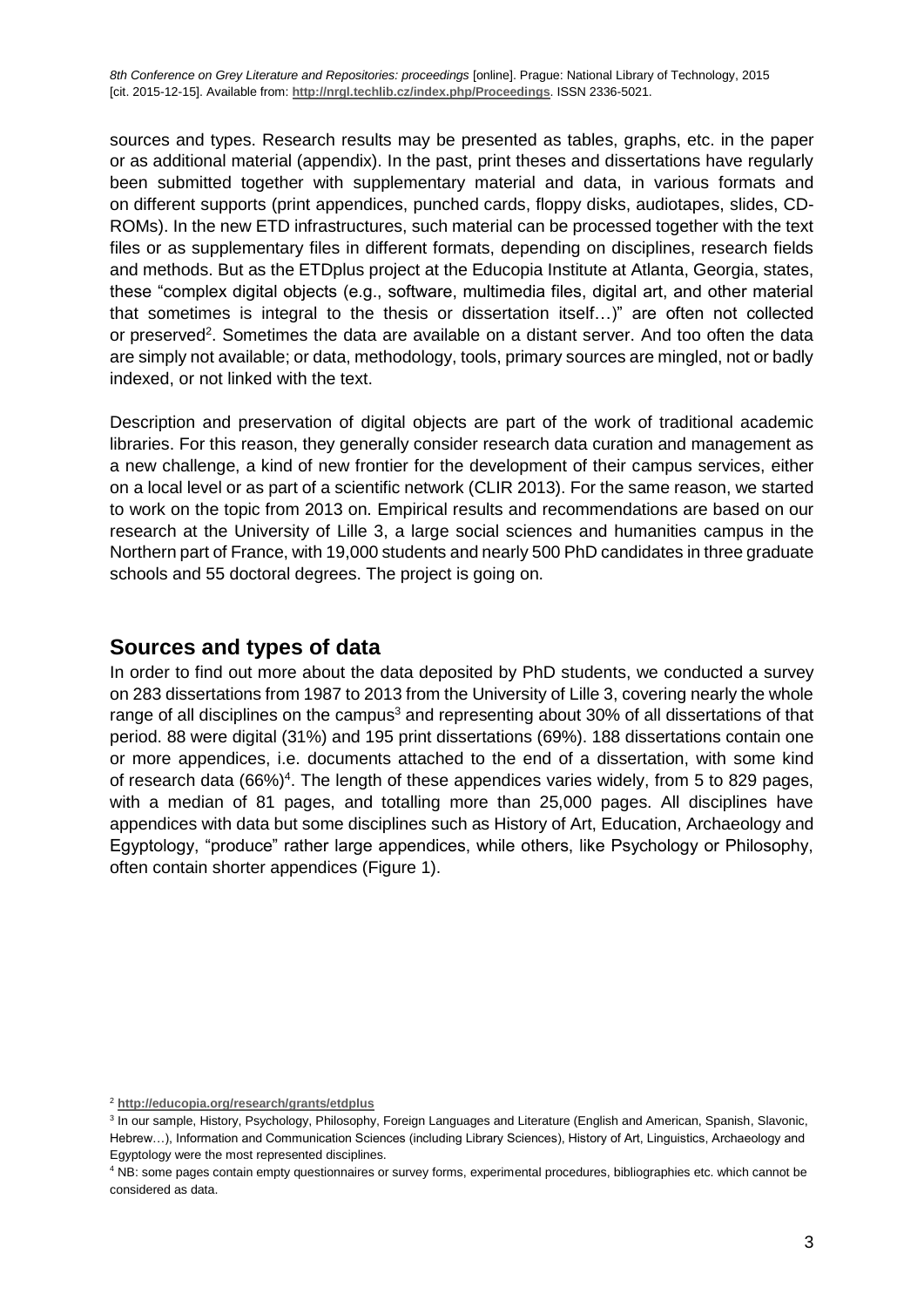

Figure 1 Size of appendices (circle size = number of dissertations, N=188)

For our survey, we tried to distinguish between data sources and research results. This is not always simple, as the concept of research data depends on scientific fields and methods and not clearly discernible from data sources. For instance, are photographs of archaeological inventories primary sources students used for their analysis, or results of their research, or both? Our approach was to identify and describe types of research data that are potentially reusable which means that they may become, together with the dissertation, sources of further research and future research data.

The PhD students used a wide variety of sources for their scientific work. We identified three major data sources, i.e. archives, surveys and interviews and text samples (Figure 2).



Figure 2 Data sources per dissertations (N=188)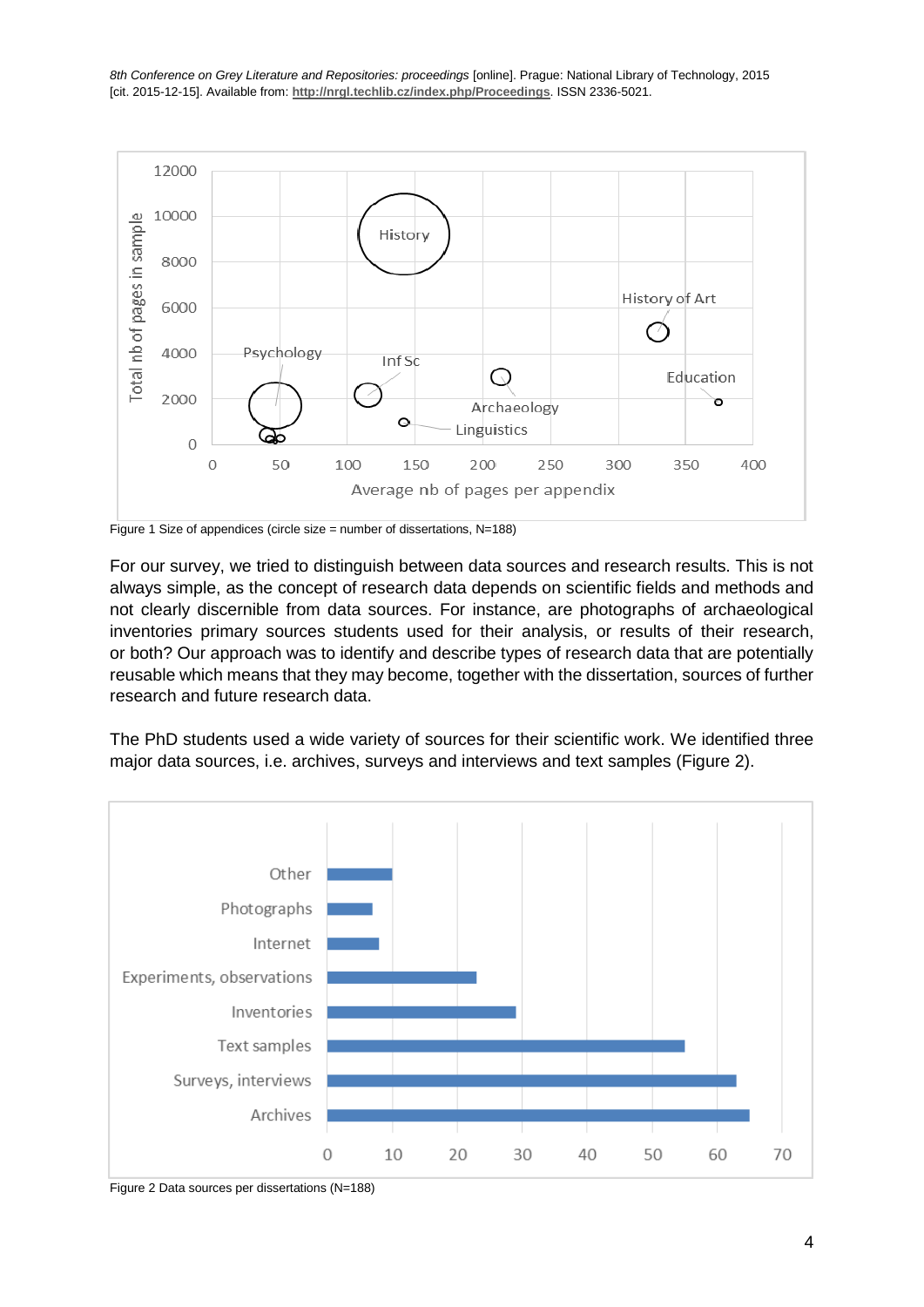Other less exploited sources are inventories, experiments and observations, the Internet and photographs. The distribution of data sources is to some extent specific for each discipline. Here are some examples of heavily used sources:

History: archives, text samples Psychology: surveys, experiments Information and Communication Sciences: surveys, text samples, the Internet Archaeology and Egyptology: inventories, photographs

These are typical research data sources for the social sciences and humanities. Compared to other surveys, data sources like observations, simulations, statistics, reference data or log files (usage data) are unusual or missing.

As for the research data present in the appendices, our survey reveals several different and heterogeneous data types (Figure 3).



Figure 3 Data types, per dissertations (N=188)

Again, text samples are the most important data type, followed by spreadsheets, images and drawings, maps, photographs, statistics, graphs, databases and timelines (chronologies). We only found one dissertation with audio-visual media (recorded interviews) and we have not found any dissertation with geolocation data. In some disciplines, one or two data types are predominant. This is the case in Philosophy, Linguistics and Foreign Languages and Literature where text samples represent more than half of the data. Other disciplines are characterized by a wide number of different types of research data. Some examples:

History: ten different data types, including text (21%), tables (15%) and images  $(14%).$ 

Information and Communication Sciences: ten different data types, including text (33%), tables (17%) and graphs (13%).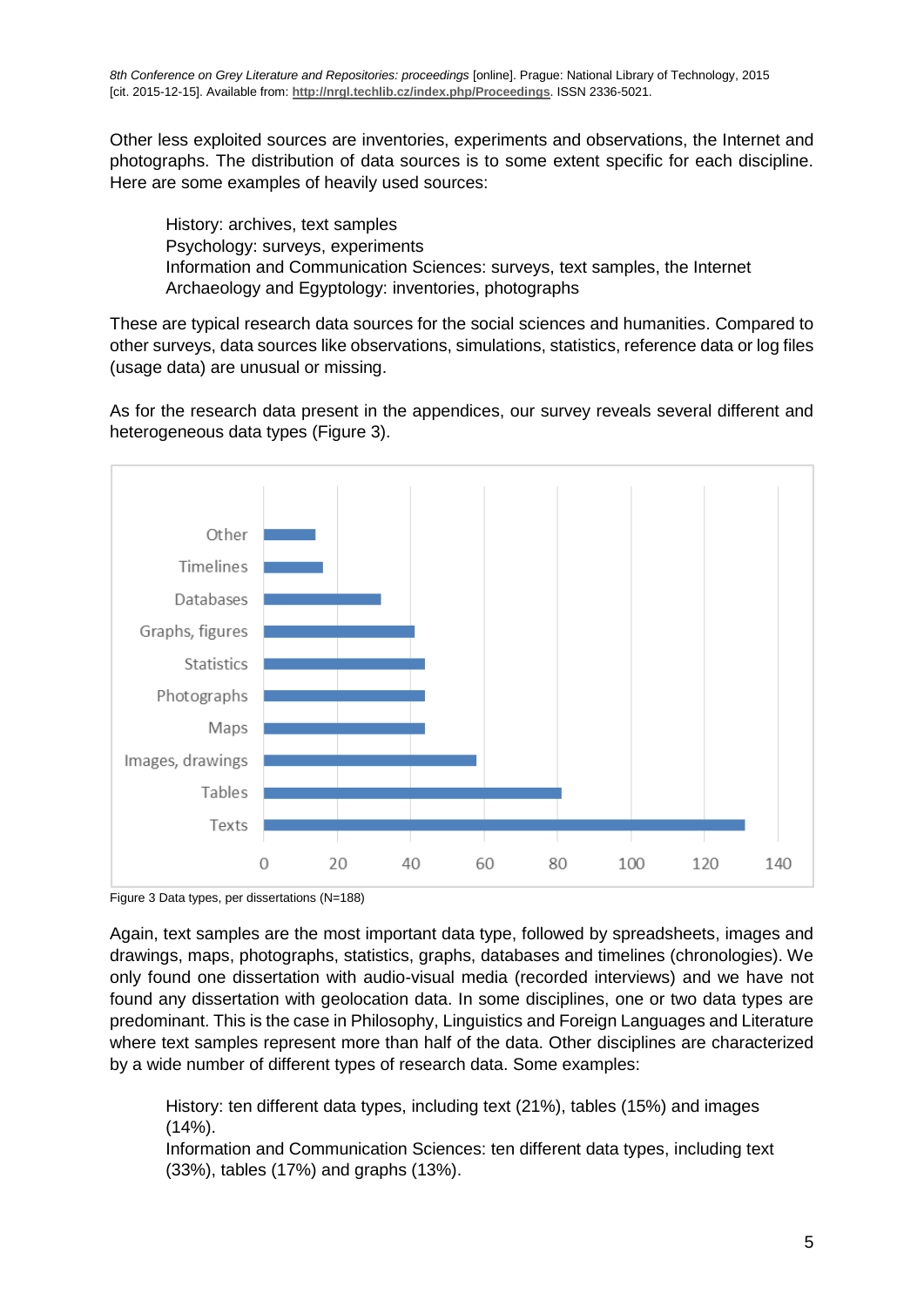Psychology: nine different data types, including tables (29%) and statistics (28%). Archaeology and Egyptology: nine different data types, including photographs (21%), maps (17%) and images (17%).

Some data types are present in all disciplines, like text samples, images, tables or graphs and figures. Others, in particular inventories or audio-visual material, are at least in our sample specific for one or two disciplines.

#### **Medium and format of data**

While 30% of the print dissertations clearly separate text and appendices in different volumes, digital dissertations do not often separate text and appendices but glue them together into the same file (52%). Also, some dissertations have poor or no table of contents for their appendices. All files of digital PhD dissertations must be deposited with the text, and the French national computer centre for Higher Education<sup>5</sup> maintains a list of accepted file formats for long term preservation<sup>6</sup>. However, nearly all files in our survey are in PDF (image or text), and other formats are very rare. For instance, in our sample only one dissertation has been submitted with video and audio files on CD-ROM. Other data are available on a distant web site or deposited on compact disc, DVD or USB flash drive. Dissertations in History, especially for studies on historical social groups, sometimes contain detailed and well-structured biographical information, presented like a database. One example for this "prosopographical" approach: a dissertation on the Renaissance elite of the old Flemish town of Douai<sup>7</sup> with biographical records of 423 aldermen, with structured information about, among others, place and date of birth, date of death, mandate period, noble titles and occupation.

#### **Data management**

Many, if not all of these data could be of real value for further research. These data could be used to create image databases, digital maps collections or digital libraries with manuscripts, archival material and other text samples open for text mining tools. Results from experiments and surveys could be published in a way that allows for reuse, data mining and automatic meta-analysis on different datasets. Research results could thus become new data sources and generate further research. However, this potential reuse requires data management and curation to remain accessible and interpretable over time, including metadata and long-term preservation (Neuroth et al. 2013). For young scientists and PhD students, learning how to design and implement a data management plan (DMP) is even more important in so far as more and more funding bodies evaluate the existence and quality of DMPs in research project proposals. Our empirical data do not tell us if the PhD students conducted a data management plan. But only few dissertations demonstrate a real effort of data management and curation. In particular, our study reveals three barriers to open data:

Incomplete, inadequate or missing description of the whole datasets and/or individual data.

<sup>5</sup> CINES **[https://www.cines.fr](https://www.cines.fr/)**

<sup>6</sup> **<https://www.cines.fr/archivage/des-expertises/expertise-formats/liste-des-formats-archivables/>**

<sup>7</sup> Duquenne, F. (2011). *Un tout petit monde : les notables de la ville de Douai du règne de Philippe II à la conquête française (milieu du XVIe siecle-1667) : pouvoir, réseaux et reproduction sociale*. Université de Lille 3.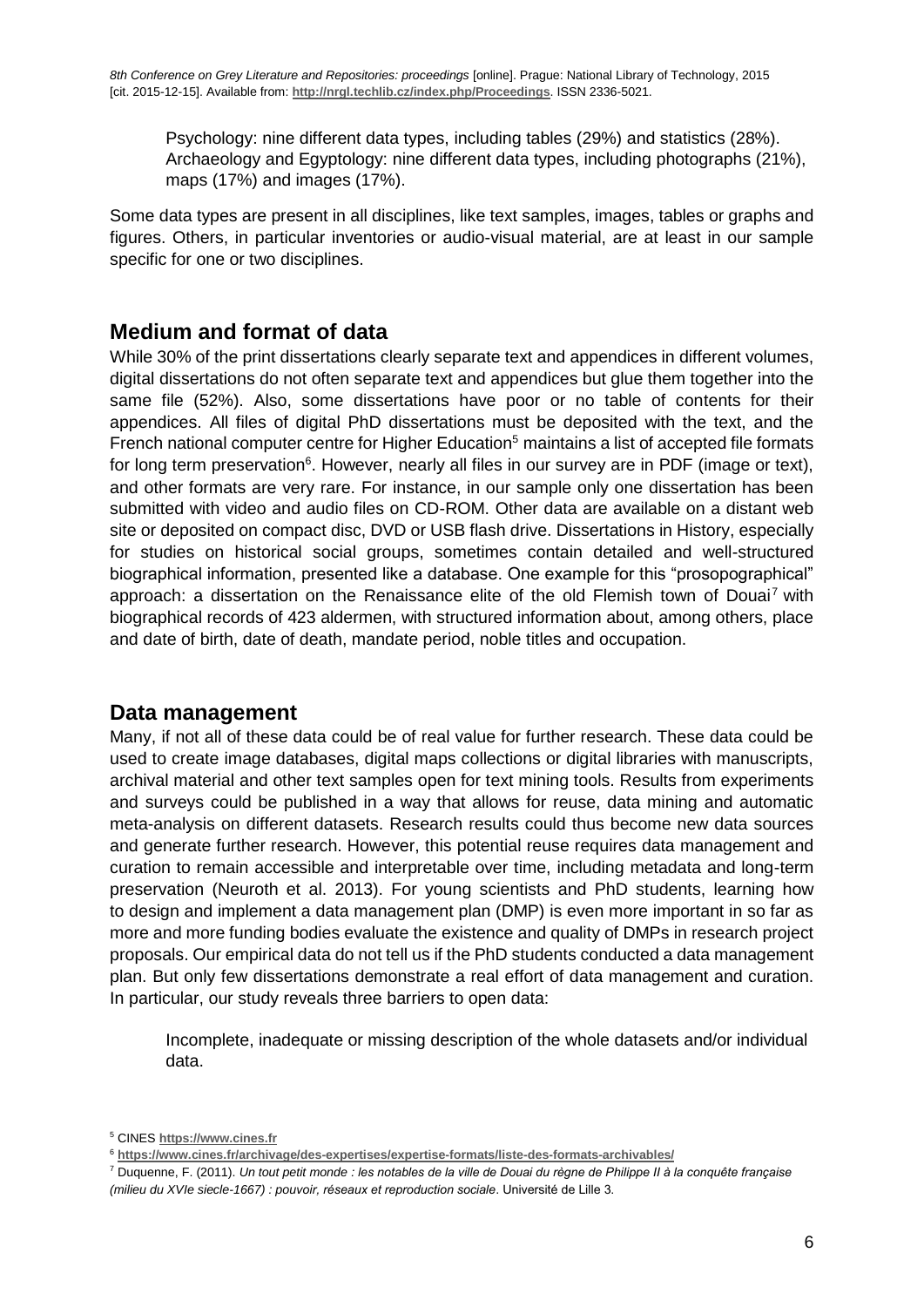Missing organisation. Research data are presented without any structuration or organisation, often together with other, not reusable material in a kind of information mash-up not suitable for further research. Inadequate format. Data and text are glued together in a PDF file instead of being separated and published in adequate file formats.

In a second survey on research data management and sharing at the University of Lille 3 (Prost & Schöpfel 2015), PhD students represented 33% of the whole sample of 270 scientists. Compared to professors, senior lecturers etc., they have less experience with data management. They all store their data on the hard disks of their personal computers, sometimes also on a computer at the research laboratory or department, with back-ups on an external device like hard drive, USB flash drive or DVD, and sometimes even in the cloud (Dropbox). This is more or less personal knowledge management, good enough for personal research work and small projects but not compatible with larger research projects, such as the European H2020 programme. Also, they do not delegate this management. The Lille PhD students are not really different compared to other universities, as other survey results show<sup>8</sup> - many PhD students are interested in data management and to some extent in support of sharing at least some data but have little or no experience at all.

#### **Data sharing**

Our survey on research data at the University of Lille 3 confirms that PhD students have less experience with data sharing, which is not surprising as they are at the very beginning of their scientific career. More than other scientists, they often simply do not know options and opportunities for the deposit and sharing of their research results. Yet, 30% of them declare that other persons of their research team have access to their own data. This is a basic way of data sharing, not on the Internet but on their computers or via flash drives, Dropbox, the University Intranet etc. Also, they are more interested in reuse of data from other researchers than other categories.

Nearly one third (28%) of the students do not want to make their data available in the future or at least hesitate, which is the same part as for other scholars and researchers. Yet, they show a significantly higher motivation to deposit their research results in a data repository (63% compared to 43%), even in a local repository (laboratory, department) while the other scientists clearly prefer international and domain-specific sites. When asked which kind of service they would need, they ask for technical advice and help for data management plans for the publishing of their results.

More than the elder staff, they also ask for assistance in ethical and legal issues. As a matter of fact, privacy issues and third party copyright are two serious legal problems that need awareness. Our survey on PhD theses reveals two issues:

Some appendices contain personal data, about living or dead people, historical persons or unknown (anonymous) people. These may be survey data, experiments, interviews, biographies etc. In so far as the information allows identifying individual persons, they need special processing and careful handling.

<sup>&</sup>lt;sup>8</sup> See for instance Simukovic et al. (2014) and a recent, unpublished survey from the University of Strasbourg.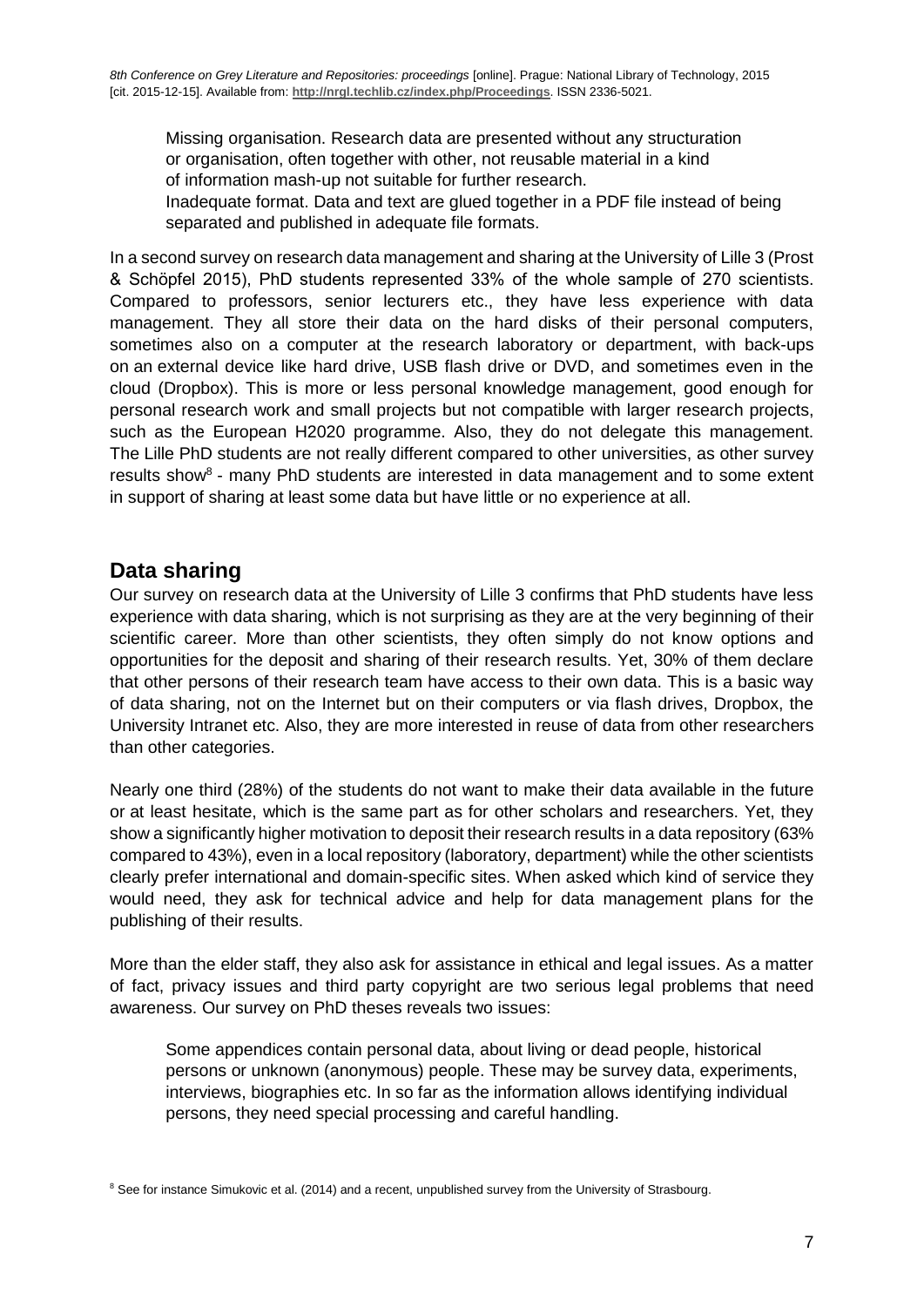Some dissertations contain material that is protected by copyright and cannot be reproduced or disseminated without authorization, even by fair use or copyright exceptions (short citation, research…). These may be text samples, maps, photographs, copies from books etc. – material not created by the PhD student him/herself.

These problems should be addressed as a part of PhD education on data management, well ahead of decisions on preservation and dissemination.

#### **Recommendations**

Advice and assistance will be necessary for PhD students to prepare their data in an adequate way. Adequate means at least:

Clear separation of text and data. Digital research data must be submitted in different and separate files.

Structuration of the research data, with a detailed and organized tagging (markup) of the datasets.

Metadata of good quality. The data must be described in a standard language and format, with sufficient detail for retrieval and data mining.

Deposit in original format. Data should be submitted in their original and if possible, open format (and not in PDF), to facilitate long-term preservation and reuse.

Clearing of privacy and copyright issues.

The empirical evidence of this study suggests that assistance and advice for PhD students to help them manage their research data must go beyond general rules and recommendations. Not all doctoral projects produce research data. Not all data are submitted with the dissertation to back up the research in the dissertation or to further explain and clarify the matter. Not all data can be reused especially, but not only, for legal reasons. And finally, even if our sample is not representative, it seems obvious that many characteristics of data sources and types have strong relationships with disciplinary methods, topics and approaches.

Following the work of Reznik-Zellen et al. (2012) at the University of Massachusetts Amherst, we develop three tiers of research data support services for PhD students on our campus, including education, consultation and infrastructure (Figure 4).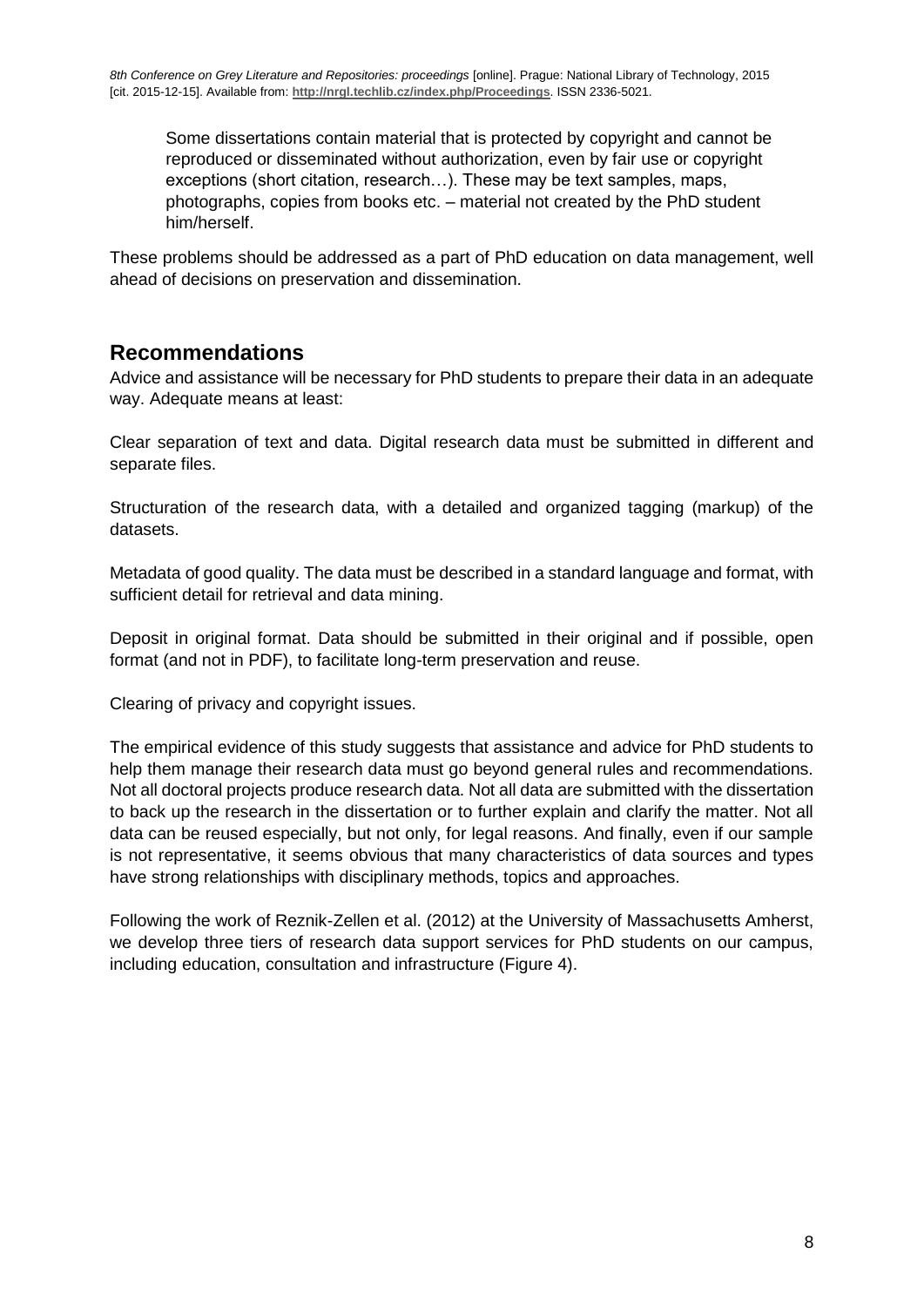

Figure4 Research data support services

Education: We already organized three events on research data especially designed for PhD students in social sciences and humanities, and we will launch a first doctoral seminar in October 2015 on data management and sharing. In the future, we will edit or adopt guidelines and make them available for the PhD students, together with frequently asked questions and updates on data management, open data etc.

Advice and assistance: Probably as a part of the future Learning Centre of the University of Lille 3, we will develop personalized help and assistance for PhD students, able to provide answers and advice to their specific questions and problems.

Infrastructures: Our approach is based on intermediation, not on research and development. Even if we will probably develop some basic tools for temporary storage and metadata on our campus, our main idea is to partnership with existing data networks and repositories, including agreements if necessary and delegation of the deposit.

These three tiers of research data support services will be launched progressively between 2015 and 2018. Their development will follow five guiding principles (Figure 5).



Figure 5 Five leading principles for the implementation of research data support services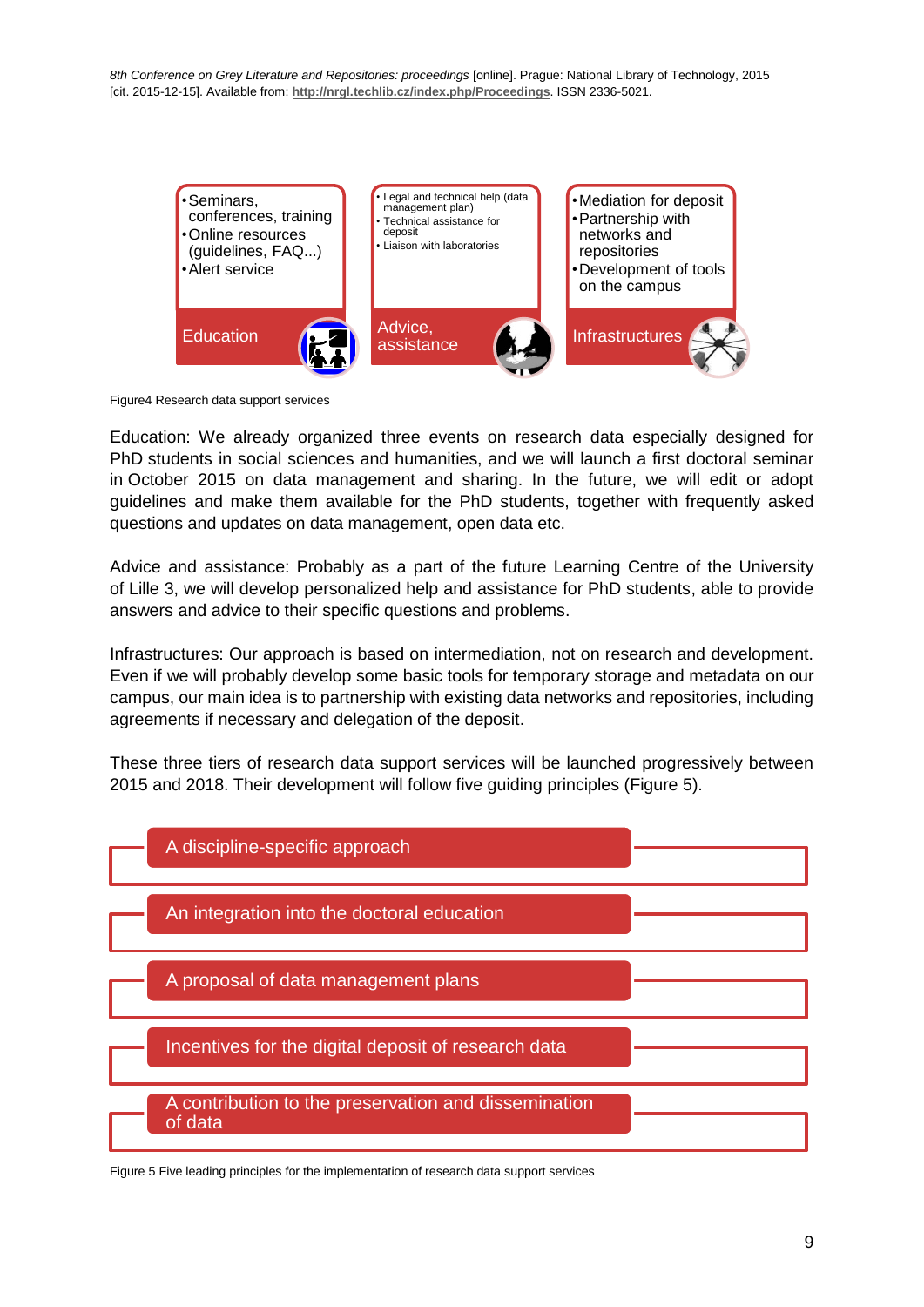One size does not fit all. Research data support services must be flexible and adjusted to the scientific disciplines and domains of the PhD research. This means a very good knowledge of research methodologies, data types, formats etc. but also a good cooperation with the research teams, large projects and laboratories.

Data management and sharing must become part of the mandatory doctoral education syllabus, such as project management, scientific writing or data analysis.

The University of Lille 3 will develop its own templates for data management plans, in line with social sciences and humanities and be compatible with the criteria of the European research projects.

Deposit of research data along with PhD dissertations should become near to mandatory. At least, there should be strong incentives to submit those data for temporary storage and long term preservation.

Finally, as mentioned above, our University will contribute to the preservation and dissemination of these research data – not necessarily with campus-based infrastructures (they are not excluded, though) but rather through partnerships and networking with local or national providers. We are already doing so in the field of open access, with good success, as our institutional repository is hosted by the Lyon-based CCSD<sup>9</sup> and part of the national open repository HAL<sup>10</sup>.

The academic library, already present and engaged in ETD management and open access, will be a leading partner for these new research data support services, in cooperation with the graduate school and the research laboratories. Nevertheless, this leading position must become legitimate and accepted by the scientific community and the PhD students. So far, following our campus survey on data management and sharing, scientists and students have not identified the academic library as a potentially useful structure for their data. In other words, the implementation of the new services must be accompanied by communication about the role and usefulness of each partner, and by the acquisition of new skills and knowledge by the information professionals.

#### **References**

CLIR (2013). *Research Data Management: Principles, Practices, and Prospects*. Report, Council on Library and Information Resources, Washington D.C. Available from: **<http://www.clir.org/pubs/reports/pub160>**.

HEIDORN, P. B. (2008). Shedding Light on the Dark Data in the Long Tail of Science. *Library Trends*. Baltimore: Johns Hopkins University Press, **57** (2), p. 280-299. Available from: **[https://www.ideals.illinois.edu/bitstream/handle/2142/10672/heidorn.pdf?sequence=2.](https://www.ideals.illinois.edu/bitstream/handle/2142/10672/heidorn.pdf?sequence=2)**

LYNCH, C. (2009). Jim Gray's Fourth Paradigm and the Construction of the Scientific Record. In: HEY, T., S. TANSLEY, & Tolle, K. (Eds.). *The Fourth Paradigm. Data-Intensive Scientific* 

<sup>9</sup> **<https://www.ccsd.cnrs.fr/>**

<sup>10</sup> **<http://hal.univ-lille3.fr/>**